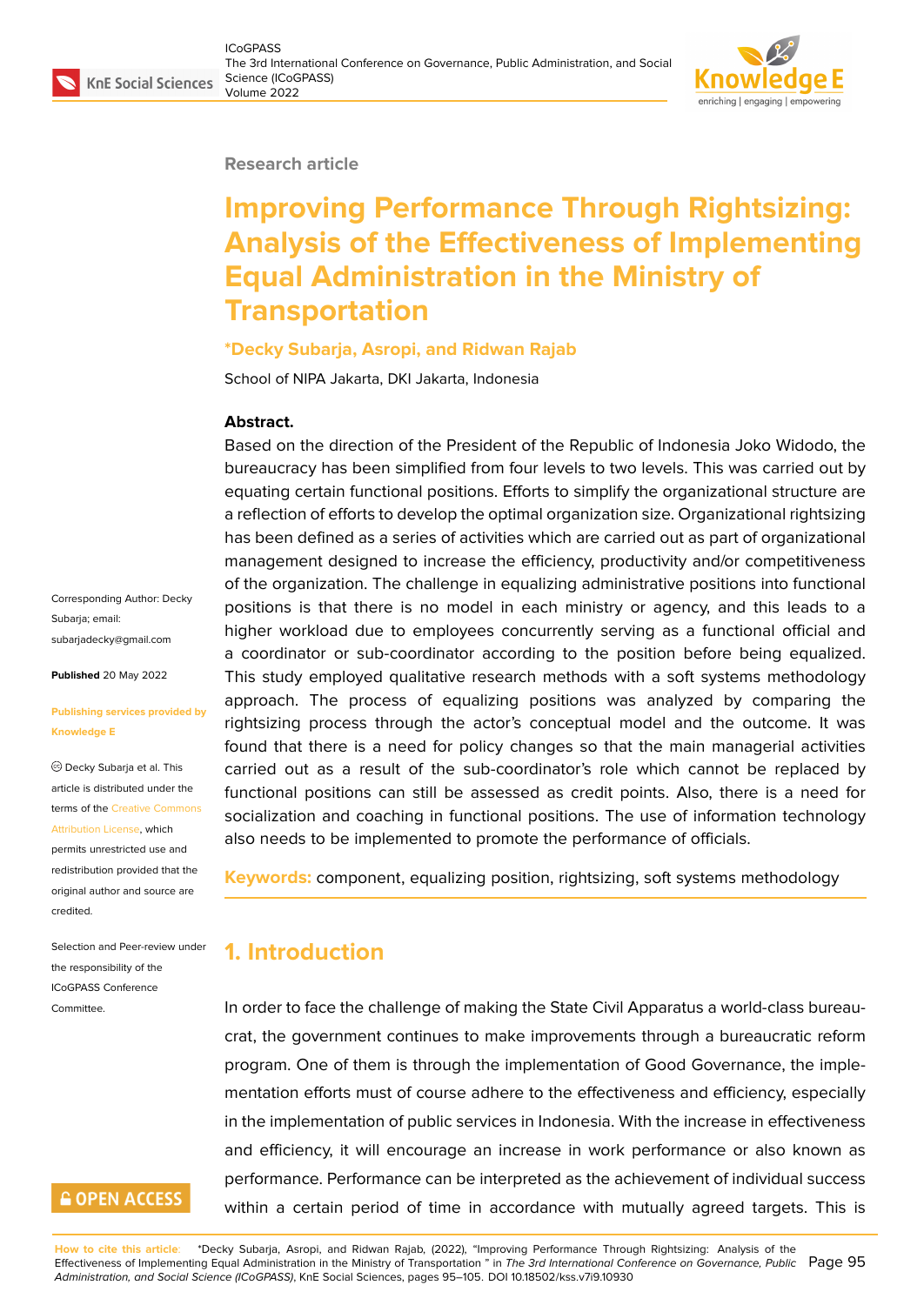

in accordance with the opinion of Rivai and Basri (2005: 50, in Sinambela 2019: 6)<sup>1</sup> which stated that in general terms the success of performance is viewed from the achievements, time periods and targets that have been mutually agreed upon through certain agreements. Public services will be better in line with the increase in the performance of Civil Servants.

Efforts to improve the performance of Civil Servants must of course be accommodated by a healthy organization. A healthy organization certainly reflects an organization that is adaptive and able to move quickly. Such an organization will not be able to be carried out by an organization that adheres to a rigid bureaucratic system. Adaptive and fast-moving organizations certainly need competent human resources who are able to perform well. Human resources who perform are human resources who are able to achieve good work results and according to targets.

Indonesian President Joko Widodo gave directions when delivering a speech at the 2019 MPR Plenary Session to simplify the bureaucracy from four levels to two levels by removing administrative positions, including administrator positions, supervisory positions and implementing officials in the government organizational structure and transfer or equalize administrative positions into functional positions. The transfer of positions has been stated in the Regulation of the Minister for Empowerment of State Apparatus and Bureaucratic Reform Number 28 of 2019 $^{\rm 2}$  concerning Equalization of Administrative Positions into Functional Positions. These efforts are a reflection of getting the right organization size (rightsizing). According to Wandera (2013:15)<sup>3</sup>, Rightsizing is bringing or reducing the number of employees to an optimal level. Meanwhile, according to Khanduja and Mishra (2012: 2)<sup>4</sup>, rightsizing is the process of a company to reorganize or restructure their business by cutting costs, reducing workers or rearranging top-level management. The goal is to properly shape the company to achieve maximum profit.

The implementation of rightsizing in the organization will certainly have an impact on the rearrangement of positions as well as the duties and functions of employees. Of course this will have an impact on the work pattern of employees. A change from an administrative position to a certain functional position will lead to a different work pattern for the individual. Broadly speaking, as stated in Government Regulation Number 11 of 2017<sup>5</sup>, administrative positions are positions that emphasize more on their functions in service to the community and administrative activities to carry out government functions and implementation of development, while functional positions emphasize more on expertise and skills in accordance with levels in the context of carrying out their duties for functional services according to their fields.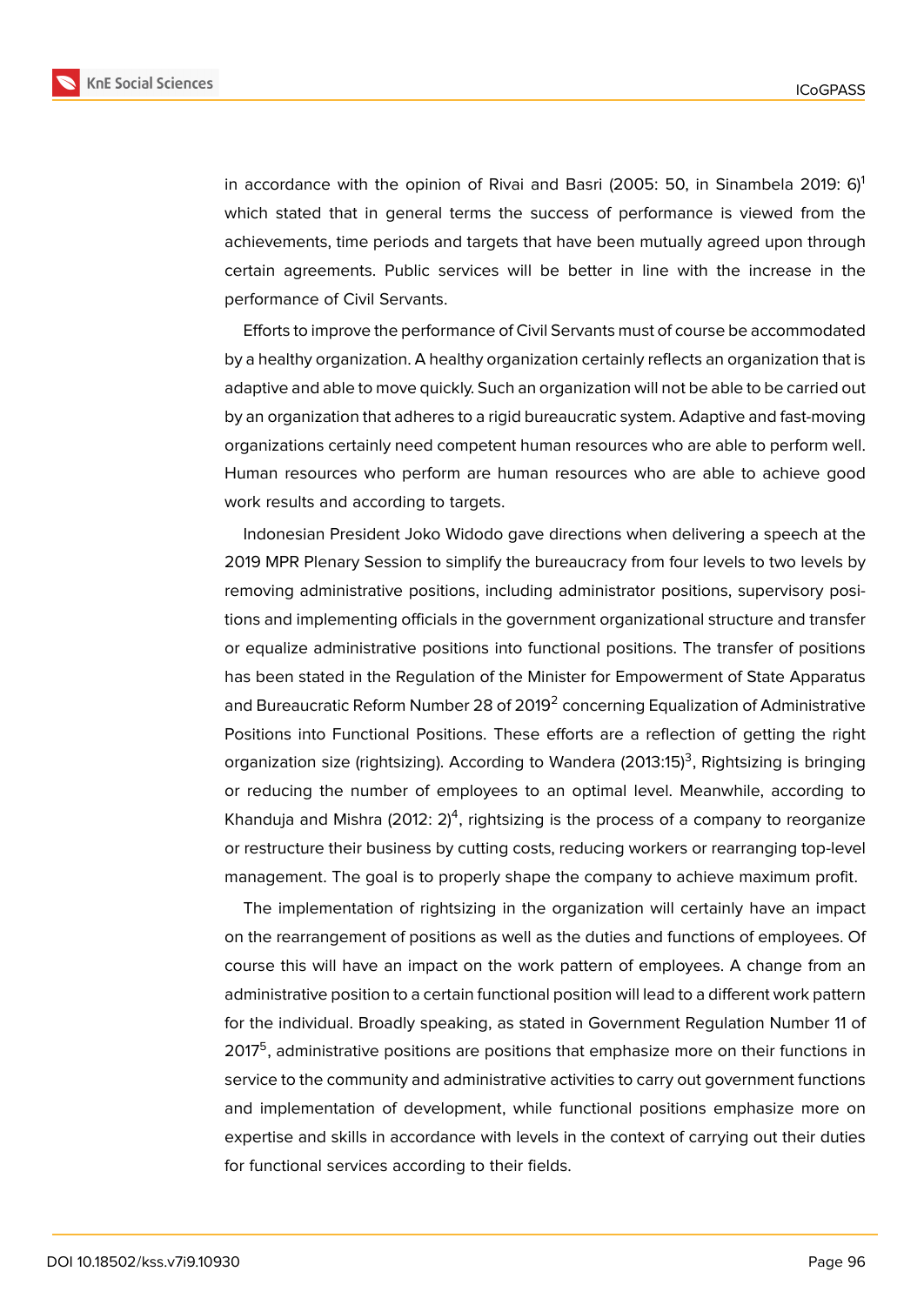**KnE Social Sciences** 



The concept of rightsizing to find the right size of an organization is one solution to improve the performance of government employees. The demands for the use of digital technology, political changes, the development of labor force numbers can contribute to a strong urge to make changes in government organizations. However, in the implementation of rightsizing, it is necessary to pay attention to the impacts that occur. Employees who feel threatened by the position that has been obtained will not be able to show good performance.

With the equalization of positions, officials who are subject to equalization into functional positions need adaptation related to their roles and functions, especially related to their work performance achievement which refers to the assessment of credit scores. A further problem is that officials who are subject to equalization will carry out additional duties as coordinators and sub-coordinators or in the sense that they continue to carry out managerial functions. This is due to the short time given by the Ministry of Administrative Reform and Bureaucratic Reform to simplify the organization. As a result, the process runs on an instant model and focuses on delayering by changing equivalent positions.

Rightsizing is synonymous with organizational change. Organizational change if not done properly will have a negative impact on the organization and employee attitudes. In addition, the frequency of changes that often occur and the fluctuating rhythm of changes make it difficult for employees to adapt to changes that occur in the organization. In this condition, uncertainty will arise such as uncertainty related to job roles and job assignments and so on (Wibisono and Wahyuni, 2015: 95)<sup>6</sup>. However, the Government certainly has a purpose in the equalization policy, in addition to shortening the bureaucratic process as well as changing a rigid organization into a more adaptive organization. By becoming an adaptive organization, it is hoped that it will be more responsive to the dynamics of changes that occur in the field and be more innovative in the implementation of government functions in serving the community. This is in line with what was conveyed by Foster (2018: 6) $^7$  that with a dynamic and fast-moving organizational operating environment, it is very important that organizations can develop creative capabilities that ensure their operations are subject to continuous innovation, profitable operating systems and achieve sustainable performance in the workplace. in response to changes in the external environment.

In examining the effectiveness of rightsizing through equalizing administrative positions at Secretariat General, Ministry of Transportation, it is necessary to examine the problem and its implementation through a methodology that is able to examine human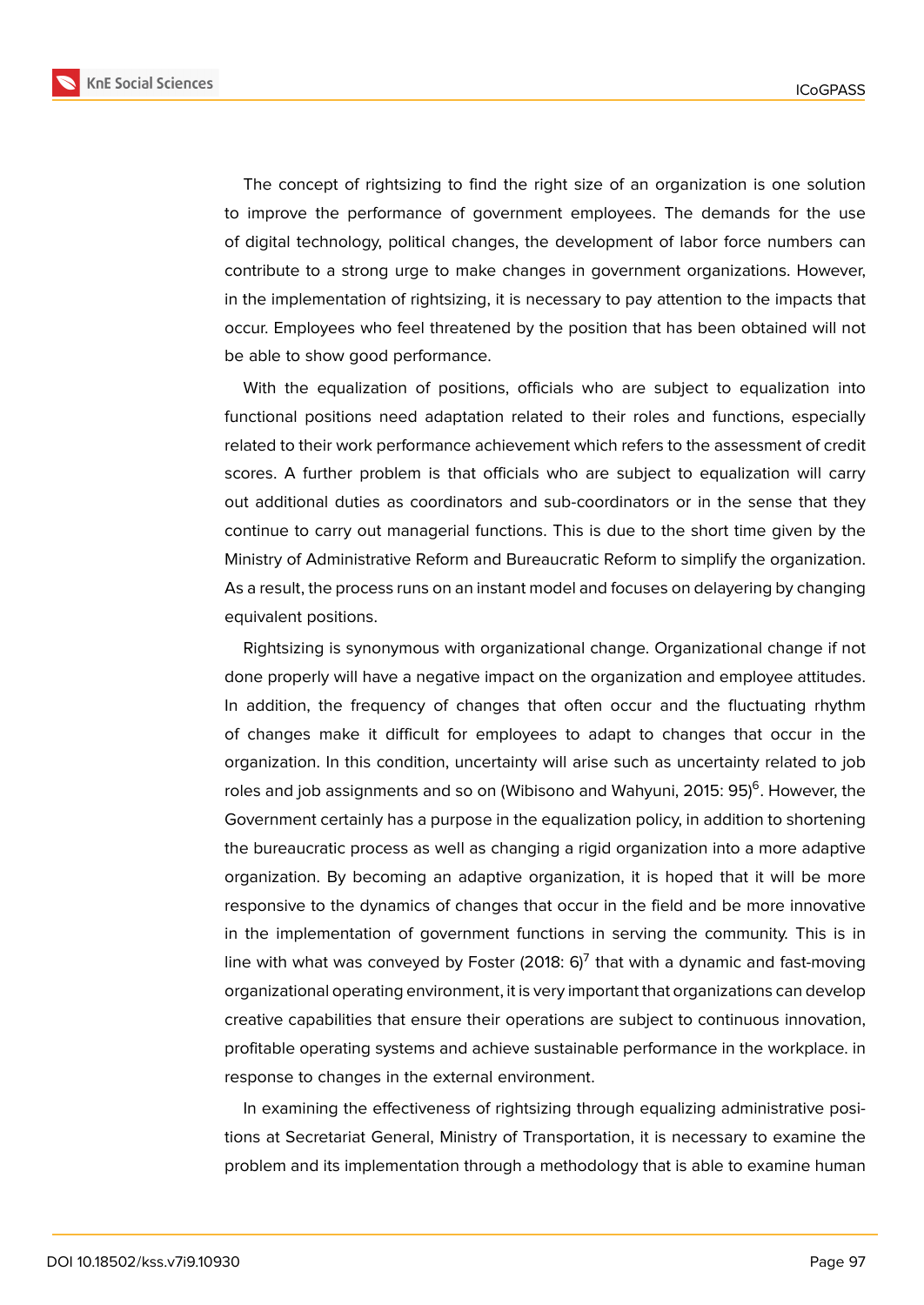

activities. Therefore, one of methodologies that can assess human activity is Soft System Methodology.

The formulation of the problem In accordance with the explanation of the background above which will be studied, it can be formulated, namely "How is the rightsizing model through equalizing administrative positions into functional positions at Secretariat General of Ministry of Transportation that can have an impact on performance effectiveness?"

## **2. Literature Review**

#### **2.1. Previous research**

This study uses several references related to rightsizing, downsizing, organizational change, to performance. Based on previous research, the researcher concludes that organizational simplification is carried out by restructuring or streamlining the organization through downsizing which has an impact on reducing employees. Unlike the context of organizational change through equalizing administrative positions into functional positions as in this study. The simplification of the organization did not result in a reduction in the number of employees, however, it had an impact on changes in the organizational structure so that structural positions within Secretariat General of Ministry of Transportation were reduced and the organizational structure was more horizontal. Organizational simplification is also carried out by means of a delayering mechanism so that the roles of officials who are charged with equalizing functional positions carry out their functions as managerial and functional functions at the same time. However, simplification of the organization does not change the income received by employees. The same thing from this study with previous research is that background of organizational streamlining and organizational simplification is to increase organizational competitiveness in the future and to restructure the organization so that the organization is more effective and efficient or in other cases becomes more efficient.

### **2.2. Rightsizing**

Cameron (1993, in Nirmala and Akhilesh, 2009: 18)<sup>8</sup> defines organizational rightsizing as "a series of activities, which are carried out as part of the management of an organization designed to increase the efficiency, productivity and/or competitiveness of the organization. Furthermore, Nirmala and Akhilesh (2009: 18)<sup>8</sup> explain that rightsizing is different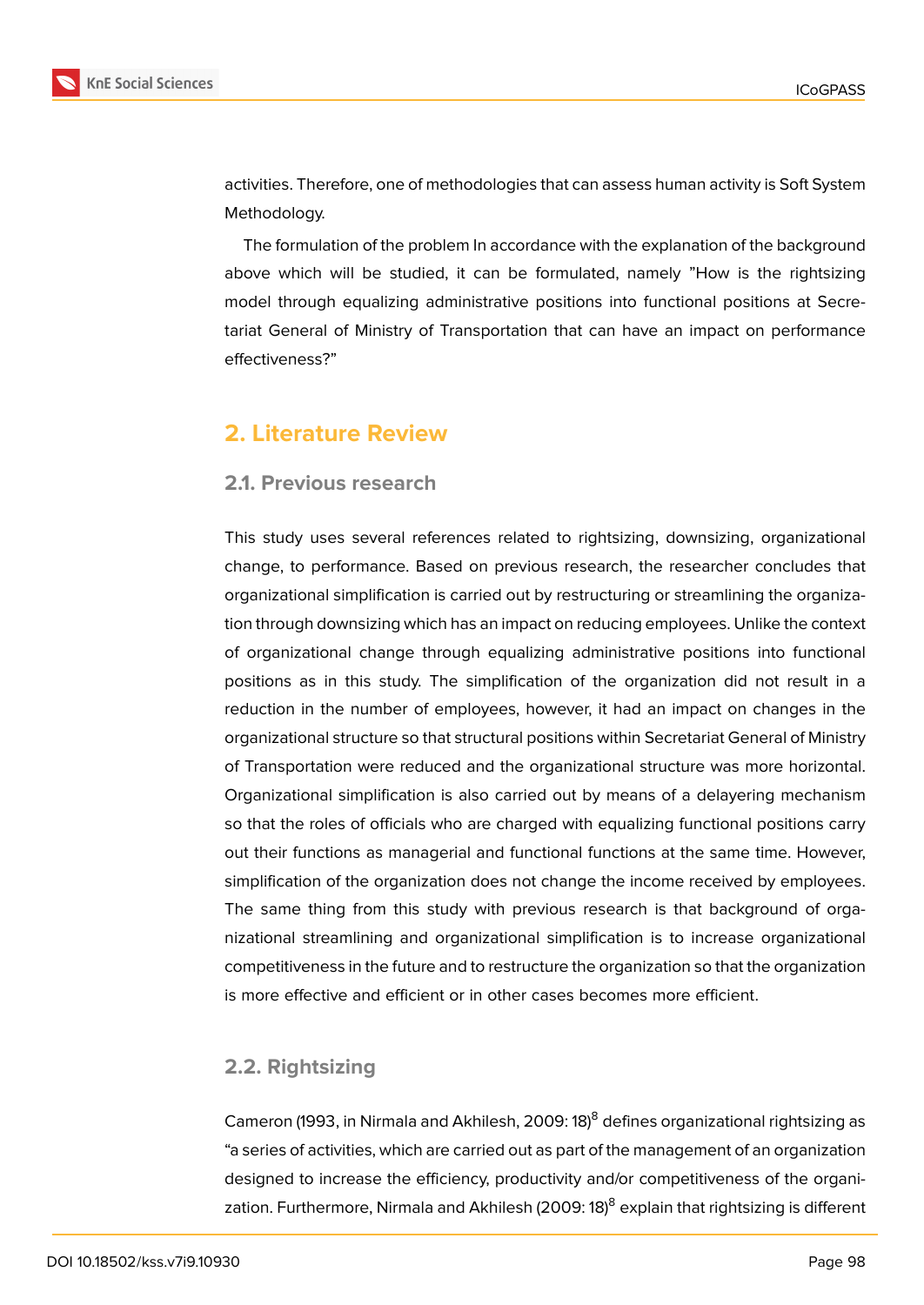**KnE Social Sciences** 



from downsizing although it seems that the two things are synonymous, however rightsizing has attributes that distinguish it from downsizing. The rightsizing attributes are intensity, personnel, efficiency and work processes. Furthermore, the conceptual model of rightsizing connects three main aspects in the research conducted by Nirmala and Akhilesh (2009: 48)<sup>8</sup>, namely the actors, their perceptions of the rightsizing process and its impact on individual outcomes. In this conceptual model, it involves actors who are stakeholders who are affected by the rightsizing process. The categories are (1) implementers who realize the rightsizing process; (2) which is separated which is the target of separation; and (3) stayers who remain in the organization after rightsizing. The conceptual model is as follows:



**Figure** 1: Conceptual model of actors, rightsizing processes and outcome. (Source : Nirmala and Akhilesh. 2009).

In describing the rightsizing model through equalizing administrative positions into functional positions at Secretariat General of Ministry of Transportation, it is described in following chart:



**Figure** 2: Frame of Thinking.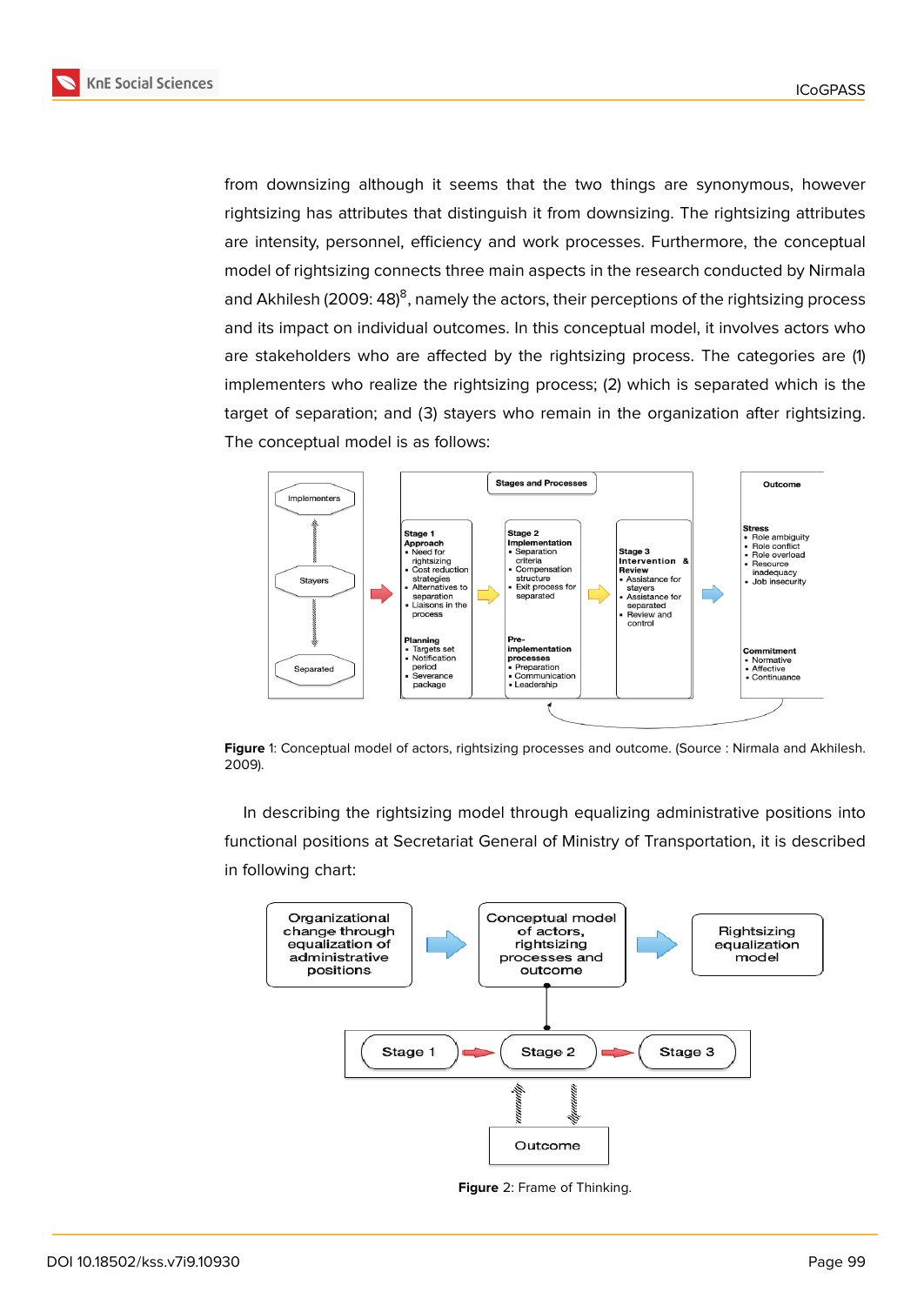

## **3. Methods**

The reasons why Soft Systems Methodology is recommended for use in management research are : (1) rethinking the role of head-office function in shell, (2) evaluating past event, (3) upgrading the skills of a department, (4) trackling your own issues, and (5) clarifying a concept. Especially the use of Soft Systems Methodology because it is to analyze understanding and situations. Analysis of the relations and roles of related parties will be a reference to narrow the rightsizing model through equalizing administrative positions into functional positions at the Secretariat General of Ministry of Transportation. This study uses Soft Systems Methodology, while data collection techniques used are observation and interviews. Furthermore, the key informants in this study are administrator officer in planning bureau, supervisor officer in bureau of communication and public information and supervisor officer in bureau of personnel and organization. Data validation process uses a modification cycle of Soft Systems Methodology (SSM). Method of triangulation used in this qualitative research includes triangulation by source and triangulation according to technique.

## **4. Results and Discussion**

Prior to the equalization of positions, there were 21 Administrator Officers and 84 Supervisory Officers. In the first stage of equalization, all administrative officials are appointed as functional officials. However, after going through a process of discussion between Ministry of Transportation and Ministry of Empowerment of State Apparatus and Bureaucratic Reform, equalization process is carried out in stages, where administrator officials are not subject to equalization of functional positions. This is stated in the Regulation of the Minister of Transportation Number 67 of 2021 concerning the Organization and Work Procedure of the Ministry of Transportation<sup>9</sup>. However, process of equalizing supervisory positions into functional positions also received input that some of these functional positions were not in accordance with the duties and functions that had been carried out so far. Meanwhile, supervisory positions related to leadership administration remain structural.

### **4.1. Problem situations that are considered problematic**

In the first stage, the SSM approach reveals 3 (three) main points, namely the problem situation that is considered problematic (P), the theoretical framework used in the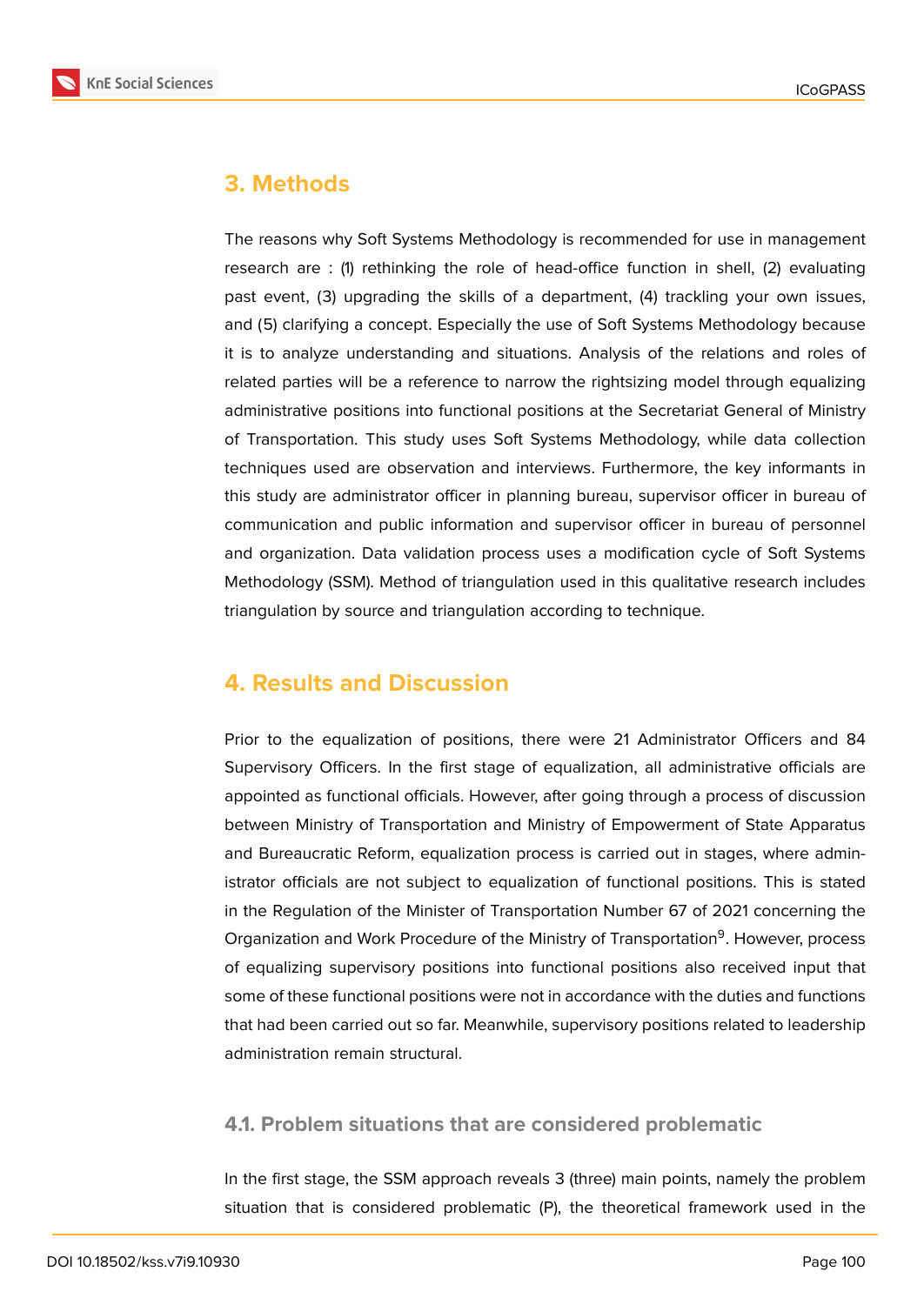**KnE Social Sciences** 



study (F), and the method used in the study. What is considered problematic is the difference in administrative positions with functional positions and the suitability of functional positions with the tasks and functions they carry out as information from key informants as follows "of course there are differences between administrative positions and functional positions. We are looking for functional positions that match or are close to previously occupied positions. For example, the Head of Subdivision of Administration in charge of personnel, administration and finance, we see which task is the most dominant and of course this will be a consideration in its equalization into a functional

### **4.2. Problem situation expressed**

position".

The second stage is the preparation of a rich picture using intervention analysis, social analysis and political analysis. This stage is to see the authority of each actor as well as the expectations and problems raised by the actors.

### **4.3. Root definition of relevant purposeful activity systems**

The process of simplifying the bureaucracy is carried out through the process of equalizing administrative positions into functional positions regulated in the Regulation of the Minister of State Apparatus Empowerment and Bureaucratic Reforms Number 28 of 2019<sup>2</sup> which was later amended by Regulation of Minister of State Apparatus Empowerment and Bureaucratic Reforms Number 17 of 2021 (P), by carrying out the separation between retained positions and equalized positions (Q) which in turn produces a new, simpler organizational structure (R).

Activities related to root definition are (1) determining the positions that are equalized or retained, (2) carrying out the stages carried out in organizational equivalence, (3) conducting organizational simplification. CATWOE analysis as follows:

### **4.4. Conceptual models**

Hardjosoekarto (2012: 103)<sup>10</sup> stated that the core of systems thinking in SSM is the creation of conceptual models as intellectual tools used to discuss and discuss realworld situations that are considered problematic.

The conceptual model that will be compiled in connection with this research is a sequence of actions arranged as follows: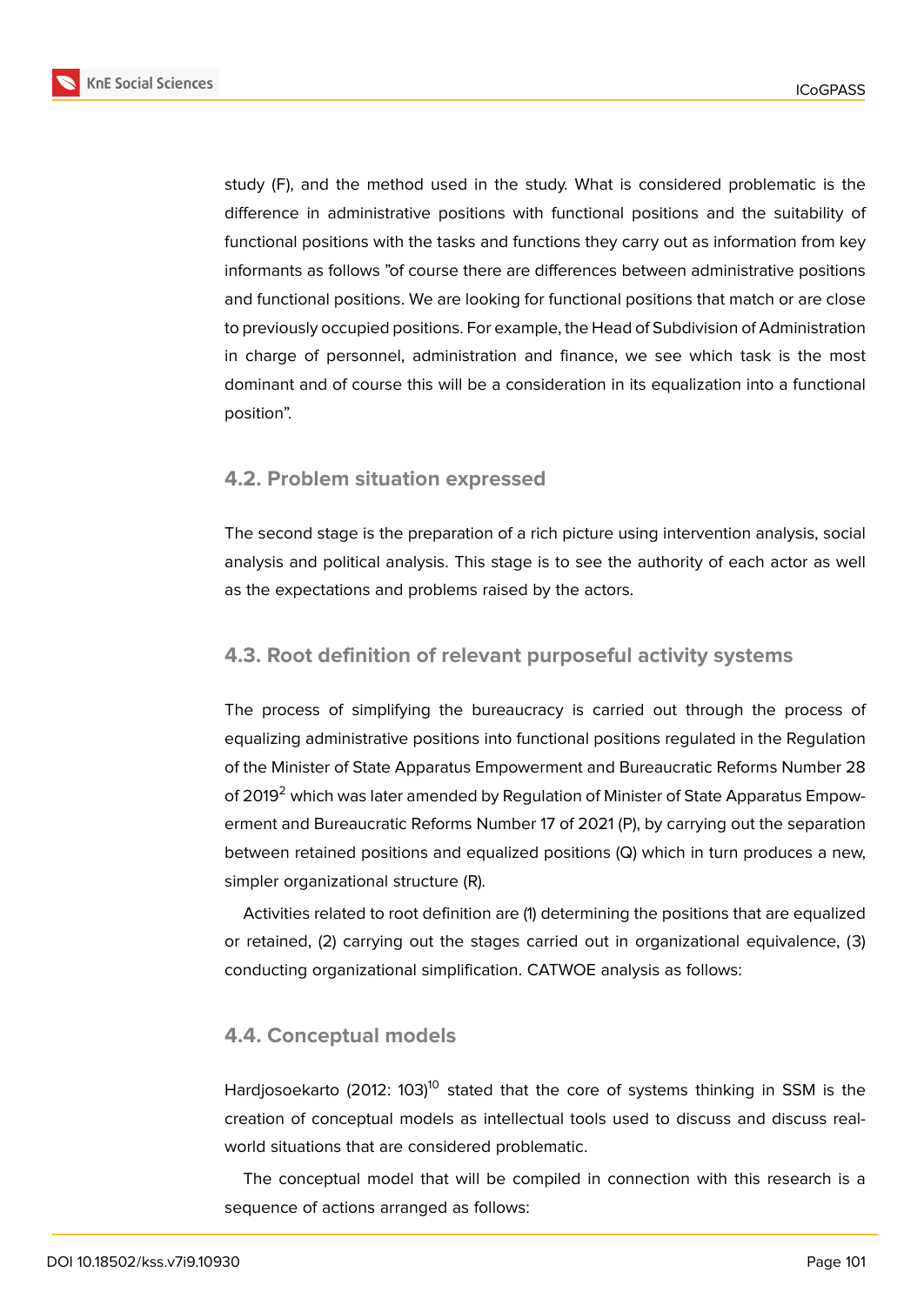

| C (Customers)          | Head of Rates and Reporting Section; Head of Treasury Section;<br>Head of Land Transportation and Railway Regulation Section;<br>Head of Procurement and Governance Strategic Planning<br>Section; Head of Management and Protocol Administration<br>Section; Head of Communication and Evaluation Strategy<br>Planning Section. |
|------------------------|----------------------------------------------------------------------------------------------------------------------------------------------------------------------------------------------------------------------------------------------------------------------------------------------------------------------------------|
| A (Actors)             | Head of Organization and Administration Section; Sub-<br>Coordinator of Competency Development Group and Func-<br>tional Positions.                                                                                                                                                                                              |
| (Transformation)       | A process of implementing organizational simplification through<br>equalization of positions in order to form an appropriate<br>organization.                                                                                                                                                                                    |
| W (Worldview)          | So that the implementation of organizational simplification<br>through equalization of positions can form a more agile and<br>adaptive government organization                                                                                                                                                                   |
| O (Owners)             | Assistant Deputy for Career and Talent Management of<br>Apparatus HR, Ministry of State Apparatus Empowerment and<br><b>Bureaucratic Reforms</b>                                                                                                                                                                                 |
| E.<br>tal Constraints) | (Environmen- Implementation time, statutory regulations                                                                                                                                                                                                                                                                          |

#### Table 1: CATWOE Analysis.

source : self-made



**Figure** 3: Conceptual Models. (source : self-made).

### **4.5. Comparison of models and real world**

Conceptual model of rightsizing organization through equalization of positions compared to what happens in the real world. This comparison activity is carried out through discussions between clients, actors and the owner of the issue. Debate activities were carried out through virtual focus group discussion. Based on the focus group discussion, it was found that ideally this equalization of positions is carried out after an organizational change. Then, in the absence of functional positions that can replace exactly the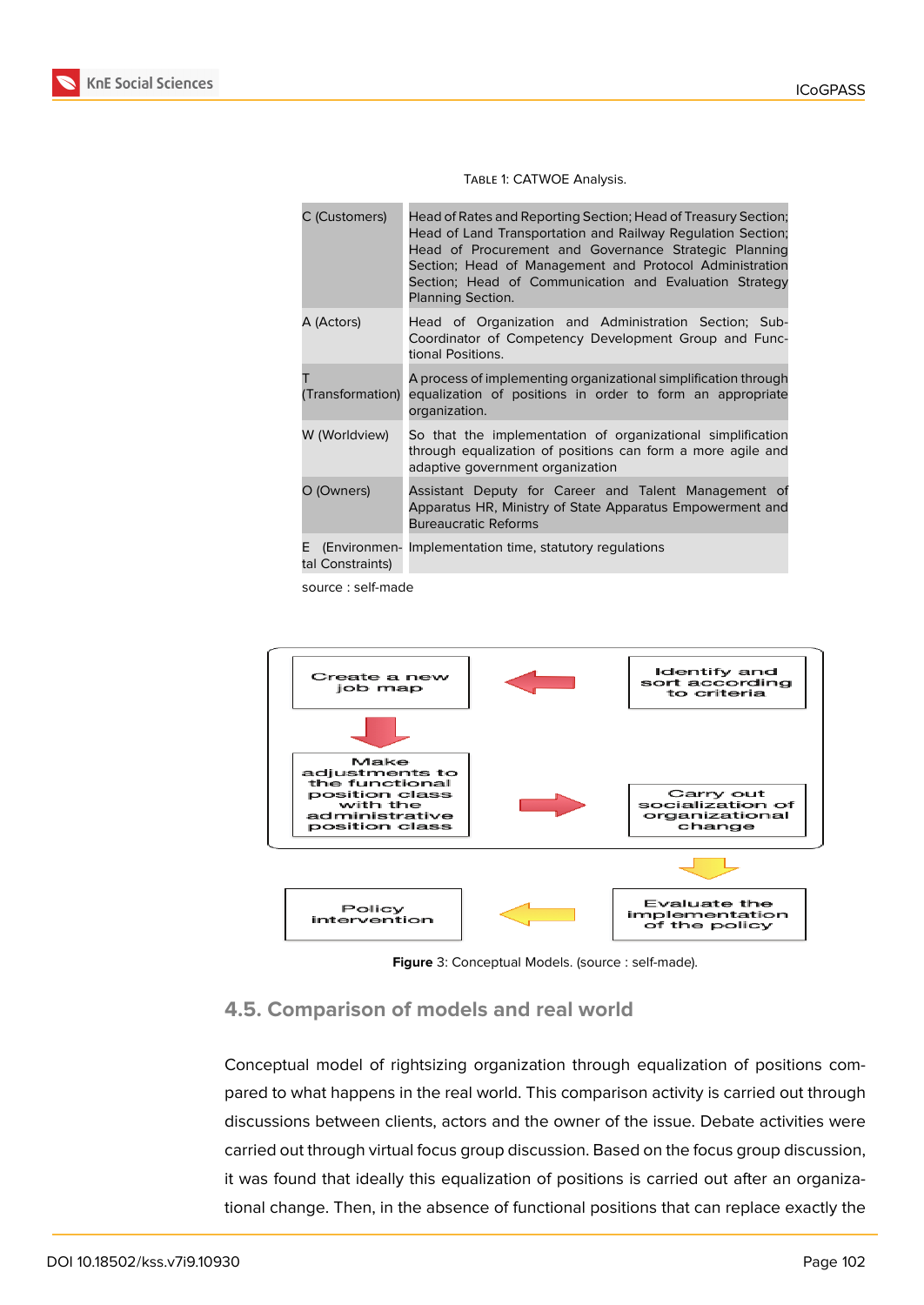

items of activity in administrative positions, it is necessary to have discretion or change in regulations so that the work carried out by officials who are subject to equalization can be assessed for credit scores for the continuation of the employee's career. In addition, there is also a need for socialization of the procedures for assessing credit scores for officials who have been replaced so that the change process can run well.

### **4.6. Feasible and desirable change**

This is the stage for formulating suggestions for action which was in the previous stage. The formulation of the action as an accommodation for the viewpoints and opinions of various groups on how efforts to equalize administrative positions into functional positions can run well and do not reduce the performance of employees whose positions are equalized.

From the results of the discussion, it was found that in order to run well, what should be done is:

- 1. Formulate the new organizational structure and job map before equalizing administrative positions into functional positions;
- 2. It is necessary to encourage a policy of changing regulations so that the items of activities carried out as a result of the sub-coordinator's role as managerial which cannot be replaced by functional positions can still be assessed as credit points;
- 3. There is a need for socialization and guidance in the familiarization of functional positions, including those related to credit score assessment;
- 4. It is necessary to encourage the use and utilization of technology in the assessment of credit scores so as to facilitate functional officials who carry out additional tasks as sub-coordinators;
- 5. There is a need for financial justice for functional officials who carry out additional duties as sub-coordinators and in work units that have a higher workload.

#### **4.7. Action to improve the problematic situation**

The basis of the action steps in this seventh stage is the formulation of suggested actions in the 6th stage or the stages of changes that are systematically desirable and culturally feasible. Therefore, after the sixth stage is completed, taking the next action steps depends on the actors who carry out the implementation of the organization so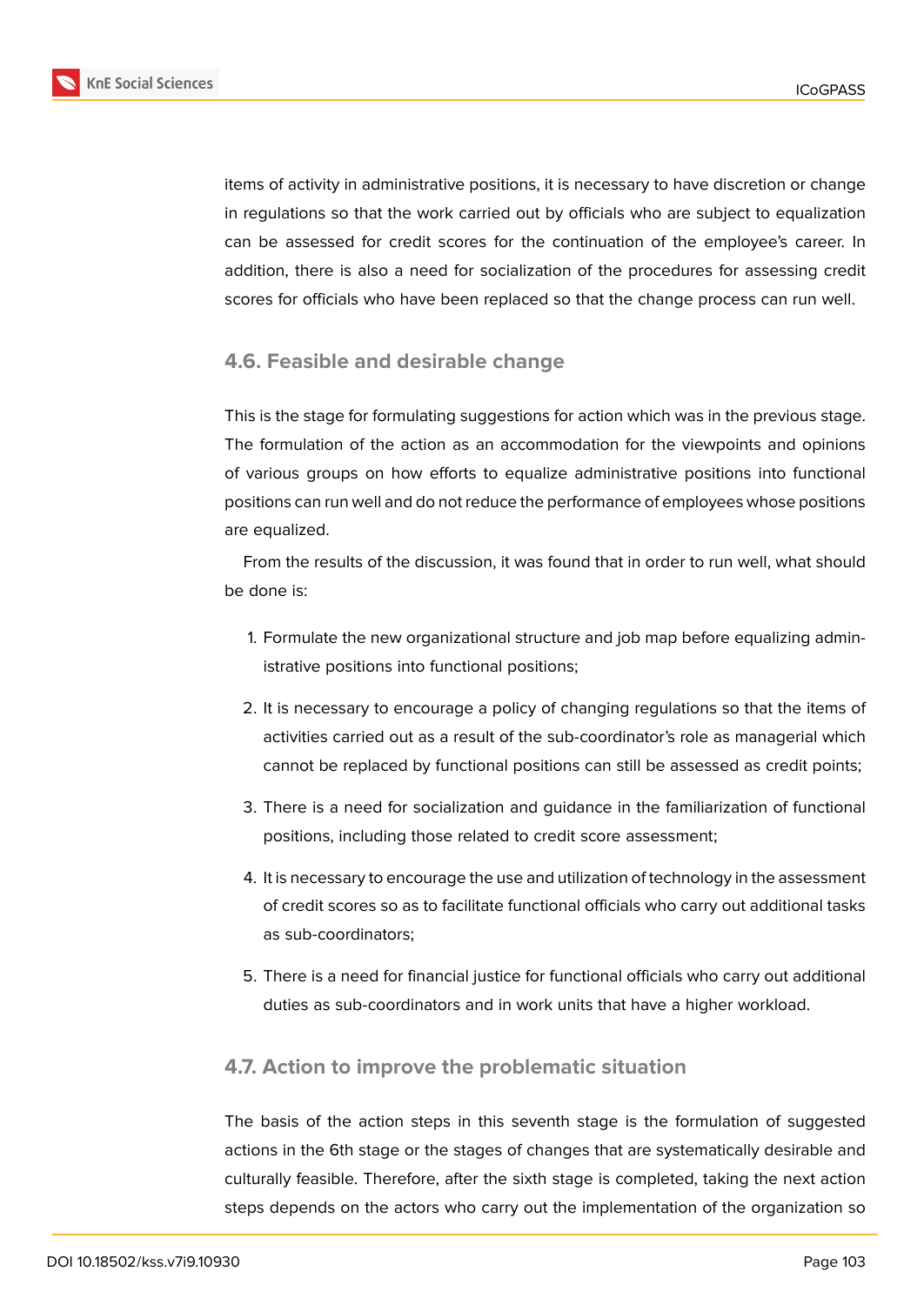that it becomes an effective organization. A problem solving interest can be carried out if the research results have satisfied stakeholders and an alternative improvement action plan is selected and makes additional changes to the context of the problem, starting with the next action research cycle. However, due to limited time and research costs, the actors are expected to take action as the result of the construction which is the conclusion of the 5th stage of soft systems methodology.

## **5. Conclusions**

Basically the spirit of equalizing administrative positions into functional positions is organizational change where a simpler organization is expected to simplify the process of public service. In getting the right organization, it is necessary to pay attention to the stages and processes after determining the position that is maintained and the position that is equalized. This transition process is crucial because of differences in work patterns and employee career patterns. Therefore, there is a need for socialization to provide understanding and form a new work culture. Furthermore, support for more adaptive regulatory changes is also needed to become a more agile organization and ensure that there are no negative changes or produce negative outcomes after being subject to equalization.

### **References**

- [1] Lijan Poltak Sinambela. Kinerja pegawai teori pengukuran dan implikasi. Yogyakarta: Graha Ilmu; 2019. p. 6
- [2] Peraturan Menteri Pendayahgunaan Aparatur Negara dan Reformasi Birokrasi Republik Indonesia nomor 28 tahun 2019 tentang penyetaraan jabatan administrasi ke dalam jabatan fungsional. Promulgated in Jakarta on 2019 Dec 17.
- [3] Hillary Thomas Wandera. The effect of retrenchment/ staff rationalization: A case of K.T.D.A Ltd. Journal of Human Resources Management and Labor Studies. 2013:9- 33. Available from : http://jhrmls.com/journals/jhrmls/Vol\_1\_No\_1\_June\_2013/2.pdf
- [4] Harjeet Singh Khanduja and Pranshu Keerti Mishra. The right way of rightsizing. Anthelio Business Technologies Pvt. Ltd; 2012. Available from : https://nas[scom.in/sites/default/files/uploads/events2012/hr\\_summit/The%](http://jhrmls.com/journals/jhrmls/Vol_1_No_1_June_2013/2.pdf) 20Right%20Way%20of%20Rightsizing.pdf
- [5] Peraturan Pemerintah Republik Indonesia nomor 11 tahun 2017 tentang manajemen [pegawai negeri sipil. Promulgated in Jakarta on 2017 Apr 6.](https://nasscom.in/sites/default/files/uploads/events2012/hr_summit/The%20Right%20Way%20of%20Rightsizing.pdf)